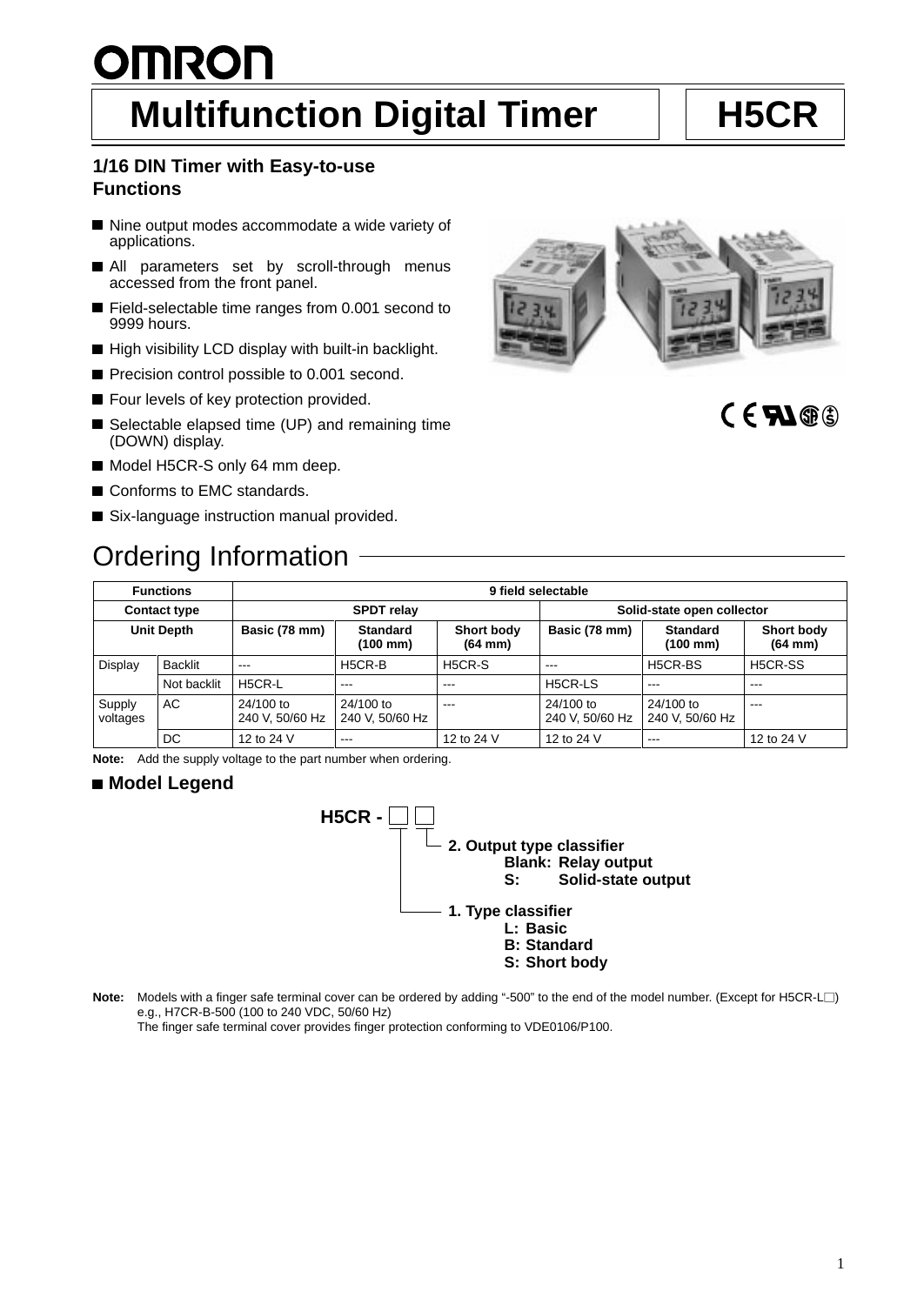### **Accessories (Order Separately)**

| <b>Name</b>                                        | Model            |                                    |
|----------------------------------------------------|------------------|------------------------------------|
| <b>Hard cover</b>                                  |                  | Y92A-48                            |
| Soft cover                                         |                  | Y92A-48F1                          |
| <b>Track Mounting/Front Connecting Socket (for</b> | ---              | <b>P2CF-08</b>                     |
| $H5CR-L \square$ only)                             | Finger safe type | P2CF-08-E                          |
| Back Connecting Socket (for H5CR-L□ only)          | ---              | P3GA-08                            |
|                                                    | Finger safe type | P3GA-08 with Y92A-48G (see note 1) |
| Finger Safe Terminal Cover for H5CR-B□/-S□         | Y92A-48T         |                                    |
| Flush Mounting Adapter (see note 2)                |                  | Y92F-30                            |

**Note:** 1. Y92A-48G is a finger safe terminal cover which is attached to the P3GA-08 Socket.

2. Supplied with each Unit.

### Specifications - **Specifications** -

| Model                       | H5CR-L (Basic type)                                                                                                                                                                                                                             | H5CR-B (Standard type) | H5CR-S (Short body type) |  |  |
|-----------------------------|-------------------------------------------------------------------------------------------------------------------------------------------------------------------------------------------------------------------------------------------------|------------------------|--------------------------|--|--|
| <b>Classification</b>       | Digital timer                                                                                                                                                                                                                                   |                        |                          |  |  |
| <b>Mounting</b>             | Flush or Surface mounting                                                                                                                                                                                                                       | Flush mounting         |                          |  |  |
| <b>External connections</b> | 8P socket                                                                                                                                                                                                                                       | Screw terminals        |                          |  |  |
| <b>Enclosure ratings</b>    | <b>IP40</b>                                                                                                                                                                                                                                     | IP54 (panel surface)   |                          |  |  |
| Display modes               | Elapsed time (UP), remaining time (DOWN)                                                                                                                                                                                                        |                        |                          |  |  |
| <b>Output modes</b>         | A, A-1, A-2, A-3, b, b-1, d, E, F                                                                                                                                                                                                               |                        |                          |  |  |
| <b>Reset system</b>         | Power reset (except A-3, b-1, and F modes), External, manual, automatic resets (internal according to<br>A-1, b, b-1, d, and E mode operation)                                                                                                  |                        |                          |  |  |
| Input signals               | Start, reset inputs<br>Start, reset, gate, key protect inputs                                                                                                                                                                                   |                        |                          |  |  |
| Input method                | No-voltage input: Via opening and closing of contact                                                                                                                                                                                            |                        |                          |  |  |
| <b>Control outputs</b>      | SPDT contact output and transistor output (NPN open collector)                                                                                                                                                                                  |                        |                          |  |  |
| <b>Display</b>              | LCD without backlight<br>LCD with backlight                                                                                                                                                                                                     |                        |                          |  |  |
| <b>Digits</b>               | 4 digits                                                                                                                                                                                                                                        |                        |                          |  |  |
| Max. time settings          | 9.999 s (0.001 s units), 99.99 s (0.01 s units), 999.9 s (0.1 s unit), 9999 s (1 s unit), 99 min 59 s (1 s<br>unit), 999.9 min (0.1 min unit), 9999 min (1 min unit), 99 hr 59 min (1 min unit), 999.9 hr (0.1 hr unit),<br>9999 hr (1 hr unit) |                        |                          |  |  |
| Memory backup               | Backup time for power interruption: Approx. 10 years at 20 °C                                                                                                                                                                                   |                        |                          |  |  |
| <b>Mounting method</b>      | DIN track mounting, surface<br>mounting, and flush mounting                                                                                                                                                                                     | Flush mounting         |                          |  |  |
| <b>Approved standards</b>   | UL508, CSA C22.2 No. 14<br>Conforms to EN61010-1                                                                                                                                                                                                |                        |                          |  |  |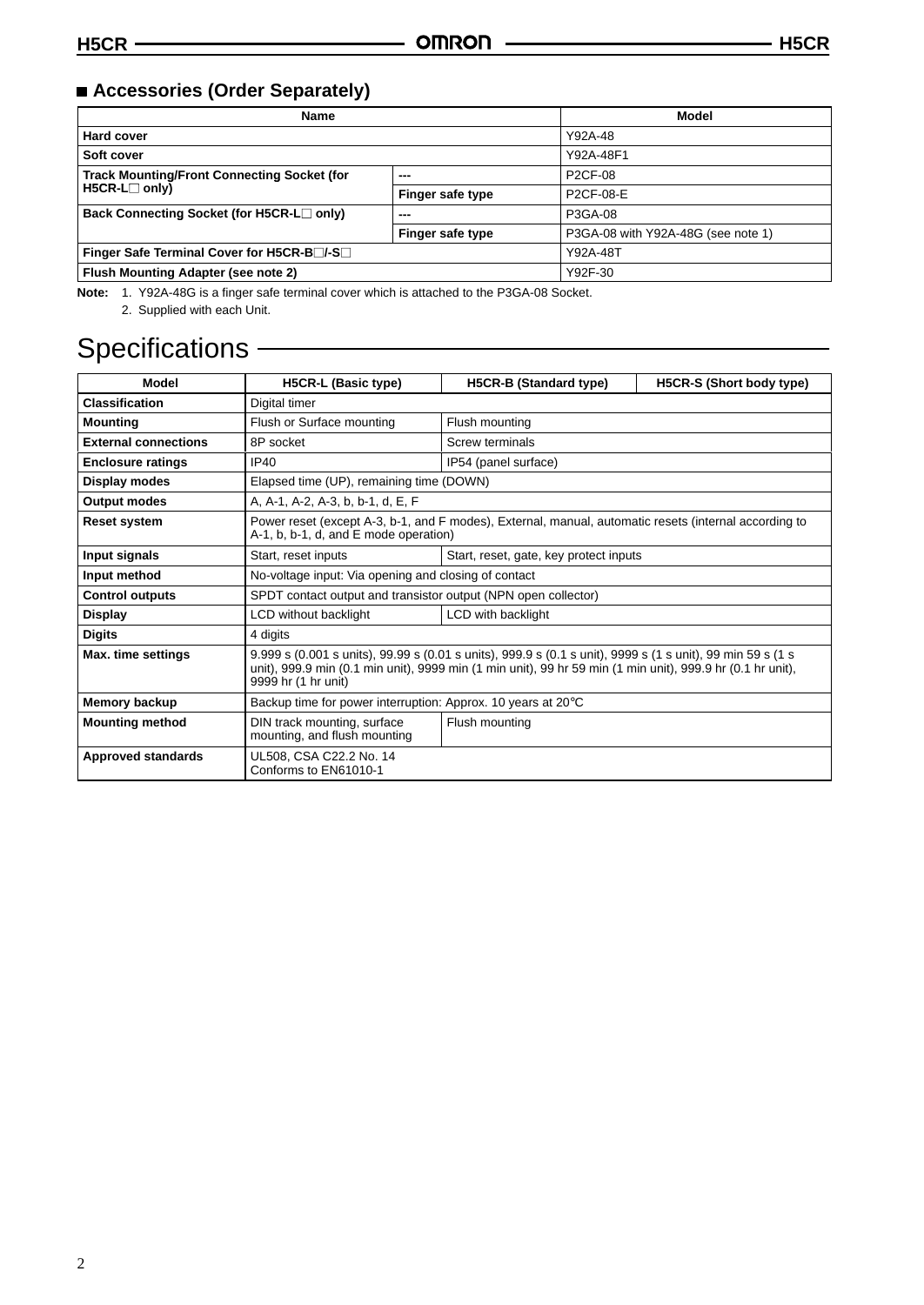### **Ratings**

| <b>Model</b>                                 | H5CR-L (Basic type)<br>H5CR-B (Standard type)                                                                                                                                |                                                | H5CR-S (Short body type)                       |  |
|----------------------------------------------|------------------------------------------------------------------------------------------------------------------------------------------------------------------------------|------------------------------------------------|------------------------------------------------|--|
| Rated supply voltage                         | 100 to 240 VAC (50/60 Hz)<br>24 VAC (50/60 Hz)<br>12 to 24 VDC (permissible ripple:<br>20% max.)                                                                             | 100 to 240 VAC (50/60 Hz)<br>24 VAC (50/60 Hz) | 12 to 24 VDC (permissible ripple:<br>20% max.) |  |
| Operating voltage range                      | 85% to 110% of rated voltage                                                                                                                                                 |                                                |                                                |  |
| <b>Power consumption</b>                     | Approx. 3 VA at 50 Hz, 240 VAC;<br>approx. 1 W at 24 VDC                                                                                                                     | Approx. 5 VA at 50 Hz, 240 VAC                 | Approx. 2 W at 24 VDC                          |  |
| <b>Reset and control signals</b>             | Min. pulse width 1 ms/20ms selectable                                                                                                                                        |                                                |                                                |  |
| Gate                                         | Min. pulse width: Approx. 20 ms                                                                                                                                              |                                                |                                                |  |
| Key protect                                  | Response time: 1 s<br>---                                                                                                                                                    |                                                |                                                |  |
| One-shot time                                | 0.1 to 20 s (select from 7 kinds) or sustained                                                                                                                               |                                                |                                                |  |
| Power reset (except A-3,<br>b-1, and F mode) | Min. power opening time: 0.5 s                                                                                                                                               |                                                |                                                |  |
| Signal, reset, gate inputs                   | No-voltage input<br>ON impedance:<br>1 k $\Omega$ max. (Approx. 2 mA when 0 $\Omega$ )<br>ON residual voltage: 2 V max.<br>OFF impedance:<br>100 k $\Omega$ min.             |                                                |                                                |  |
| Key protect input                            | No-voltage input<br>---<br>ON impedance:<br>1 k $\Omega$ max. (Approx. 2 mA when 0 $\Omega$ )<br>ON residual voltage:<br>$1 V$ max.<br>OFF impedance:<br>100 k $\Omega$ min. |                                                |                                                |  |
| <b>Control outputs</b>                       | Contacts: 5 A at 250 VAC, resistance load (cos $\phi$ = 1)<br>Transistor output: Open collector 100mA at 30 VDC max. residual voltage 2 V max. (Approx. 1 V)                 |                                                |                                                |  |
| <b>Ambient temperature</b>                   | $-10^{\circ}$ C to 55 $^{\circ}$ C (with no icing)                                                                                                                           |                                                |                                                |  |
| Storage temperature                          | $-25^{\circ}$ C to 65 $^{\circ}$ C (with no icing)                                                                                                                           |                                                |                                                |  |
| <b>Ambient humidity</b>                      | 35% to 85%                                                                                                                                                                   |                                                |                                                |  |
| Case                                         | Light gray                                                                                                                                                                   |                                                |                                                |  |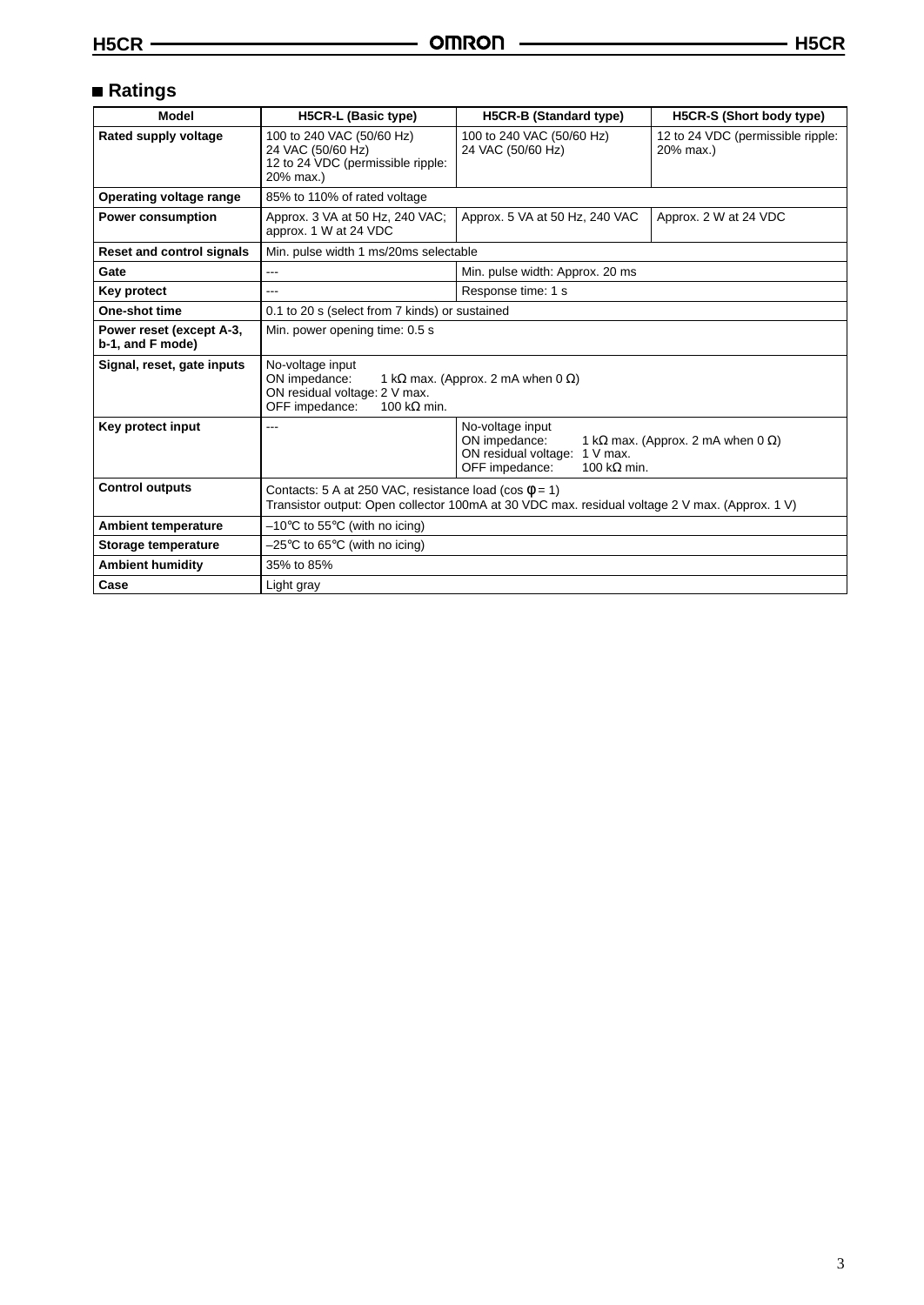### **Characteristics**

| Repeat accuracy (including temperature<br>and voltage effects) |                    | Power start: $\pm 0.01\%$ $\pm 0.05$ s max.<br>Control signal start: $\pm 0.005\% \pm 0.03$ s max. *(rate for set value)                                                                                                                                |                                                                                                                                                                                                                                                                                                                            |  |
|----------------------------------------------------------------|--------------------|---------------------------------------------------------------------------------------------------------------------------------------------------------------------------------------------------------------------------------------------------------|----------------------------------------------------------------------------------------------------------------------------------------------------------------------------------------------------------------------------------------------------------------------------------------------------------------------------|--|
| <b>Insulation resistance</b>                                   |                    | 100 $\mathsf{M}\Omega$ min. (at 500 VDC) (between current-carrying terminal and exposed<br>non-current-carrying metal parts, and between non-continuous contacts)                                                                                       |                                                                                                                                                                                                                                                                                                                            |  |
| <b>Dielectric strength</b>                                     |                    | 2,000 VAC, 50/60 Hz for 1 min (between current-carrying terminal and exposed<br>non-current-carrying metal parts) for 100 to 240 VAC type<br>1,000 VAC for 24VAC/12 to 24 VDC transistor output type                                                    |                                                                                                                                                                                                                                                                                                                            |  |
| Surge voltage                                                  |                    | 3 kV (between power terminals) for 100 to 240 VAC type, 1 kV for 24 VAC/12 to 24 VDC<br>type<br>4.5 kV (between current-carrying terminal and exposed non-current-carrying metal parts)<br>for 100 to 240 VAC type, 1.5 kV for 24 VAC/12 to 24 VDC type |                                                                                                                                                                                                                                                                                                                            |  |
| Noise immunity                                                 |                    | $\pm$ 2 kV (between power terminals)( $\pm$ 480 V for 12 to 24 VDC) and $\pm$ 600 V (between input<br>terminals), square-wave noise by noise simulator (pulse width: 100 ns/1 us, 1-ns rise)                                                            |                                                                                                                                                                                                                                                                                                                            |  |
| <b>Static immunity</b>                                         |                    | Malfunction: 8 kV; destruction: 15 kV                                                                                                                                                                                                                   |                                                                                                                                                                                                                                                                                                                            |  |
| <b>Vibration</b>                                               | <b>Destruction</b> | 10 to 55 Hz with 0.75-mm single amplitude each in three directions                                                                                                                                                                                      |                                                                                                                                                                                                                                                                                                                            |  |
|                                                                | <b>Malfunction</b> | 10 to 55 Hz with 0.5-mm single amplitude each in three directions                                                                                                                                                                                       |                                                                                                                                                                                                                                                                                                                            |  |
| <b>Shock</b>                                                   | <b>Destruction</b> | 294 m/s <sup>2</sup> (30G) each in three directions                                                                                                                                                                                                     |                                                                                                                                                                                                                                                                                                                            |  |
|                                                                | <b>Malfunction</b> | 98 m/s <sup>2</sup> (10G) each in three directions                                                                                                                                                                                                      |                                                                                                                                                                                                                                                                                                                            |  |
| Life expectancy                                                | <b>Mechanical</b>  | 10 million operations min.                                                                                                                                                                                                                              |                                                                                                                                                                                                                                                                                                                            |  |
|                                                                | <b>Electrical</b>  | 100,000 operations min. (5 A at 250 VAC in load resistance)                                                                                                                                                                                             |                                                                                                                                                                                                                                                                                                                            |  |
| <b>EMC</b>                                                     |                    | (EMI):<br><b>Emission Enclosure:</b><br><b>Emission AC Mains:</b><br>(EMS).<br>Immunity ESD:<br>Immunity RF-interference:<br>Immunity Conducted Disturbance: ENV50141:<br>Immunity Burst:                                                               | EN50081-2<br>EN55011 Group 1 class A<br>EN55011 Group 1 class A<br>EN50082-2<br>EN61000-4-2:4 kV contact discharge (level 2)<br>8 kV air discharge (level 3)<br>ENV50140: 10 V/m (80 MHz to 1 GHz) (level 3)<br>10 V (0.15 to 80 MHz) (level 3)<br>EN61000-4-4:2 kV power-line (level 3)<br>2 kV I/O signal-line (level 4) |  |
| Weight                                                         |                    | H5CR-L: Approx. 105 g, H5CR-B: Approx. 160 g, H5CR-S: Approx: 120 g                                                                                                                                                                                     |                                                                                                                                                                                                                                                                                                                            |  |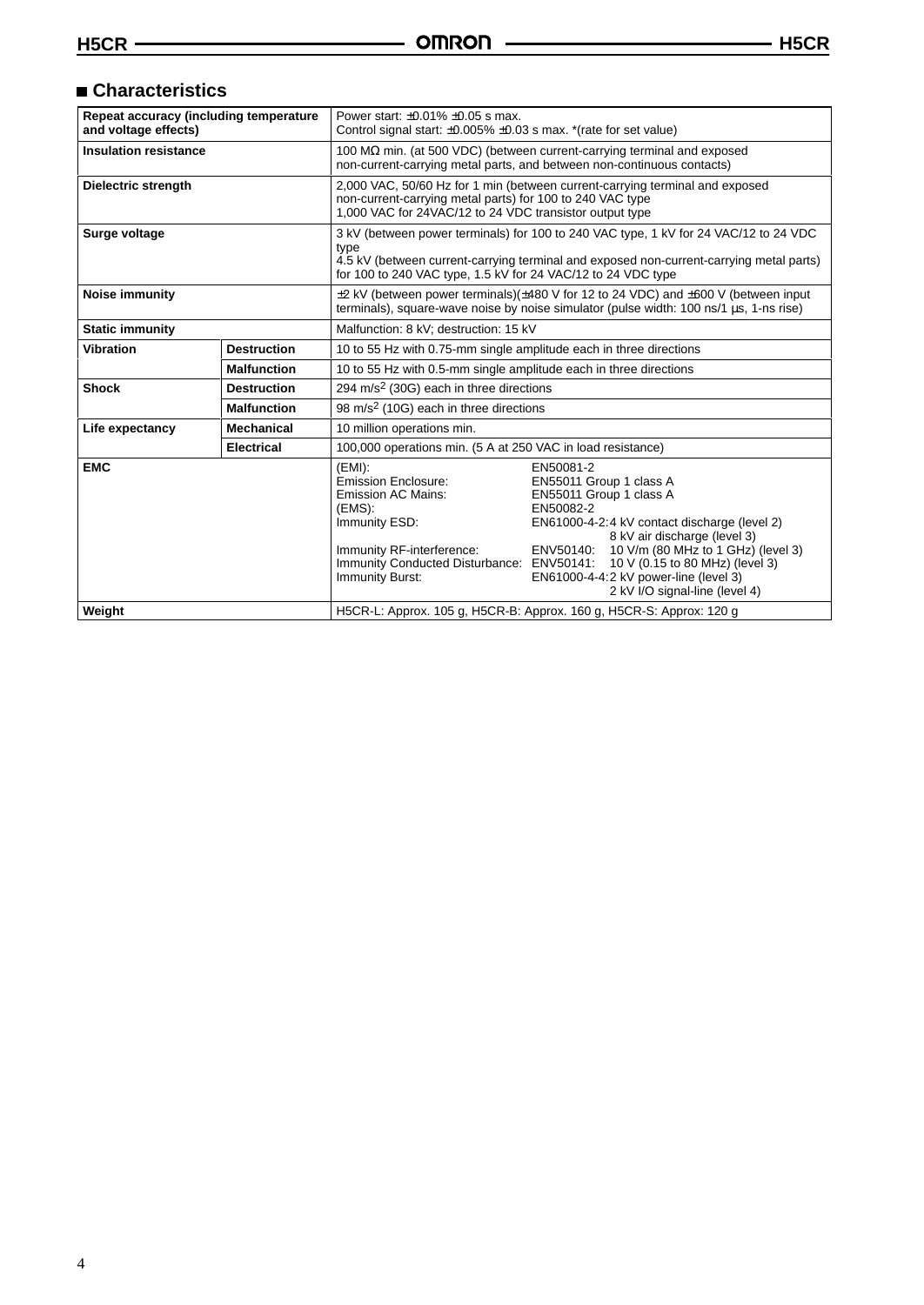### **Nomenclature**

### **Display**

- 1. Power indicator
- 2. Signal input indicator
- 3. Reset indicator
- 4. Gate indicator
- (not included in the H5CR-L) 5. Key protection indicator
- (not included in the H5CR-L) 6. Control output indicator
- 7. Present value (character height: 8 mm)(Nonsignificant zeroes suppressed)
- 8. Set value (character height: 4 mm) (Indicates value in set function mode)
- 9. Mode indicator
- 10. Timing indicator



### **Operation key**

- 11. Increment keys (1 to 4) (Used to change the corresponding digit of the set value. Used to change data in the set mode.)
- 12. Display key (Switches to the present value display.)
- 13. Mode key
	- (Switches from run mode to set mode. Changes items in the set mode.
- 14. Reset key (Resets timing and outputs.)

### **Factory Settings**

The following table shows the timer settings when it is shipped. Please change the settings as necessary to suit the system before operation. Settings and the display receive power from the internal battery and are therefore unaffected by external power interruptions.

| <b>Model</b>                          | H5CR-B (Standard)/H5CR-S (Short body)<br>H5CR-L (Basic) |  |  |  |
|---------------------------------------|---------------------------------------------------------|--|--|--|
| Time range                            | $- - - - S$                                             |  |  |  |
| <b>Present value</b>                  | 0.00 s                                                  |  |  |  |
| <b>Presets</b>                        | 0.00 s                                                  |  |  |  |
| <b>UP/DOWN</b> mode                   | UP                                                      |  |  |  |
| A: Signal on delay (I)<br>Output mode |                                                         |  |  |  |
| <b>Output time</b>                    | Sustained                                               |  |  |  |
| Input signal time                     | $20 \text{ ms}$                                         |  |  |  |
| Key protect level                     | $KP-1$<br>$-- -$                                        |  |  |  |

**Note:** With the initial settings, there will be no output even if the power supply is connected. External inputs and outputs cannot be used without a power supply.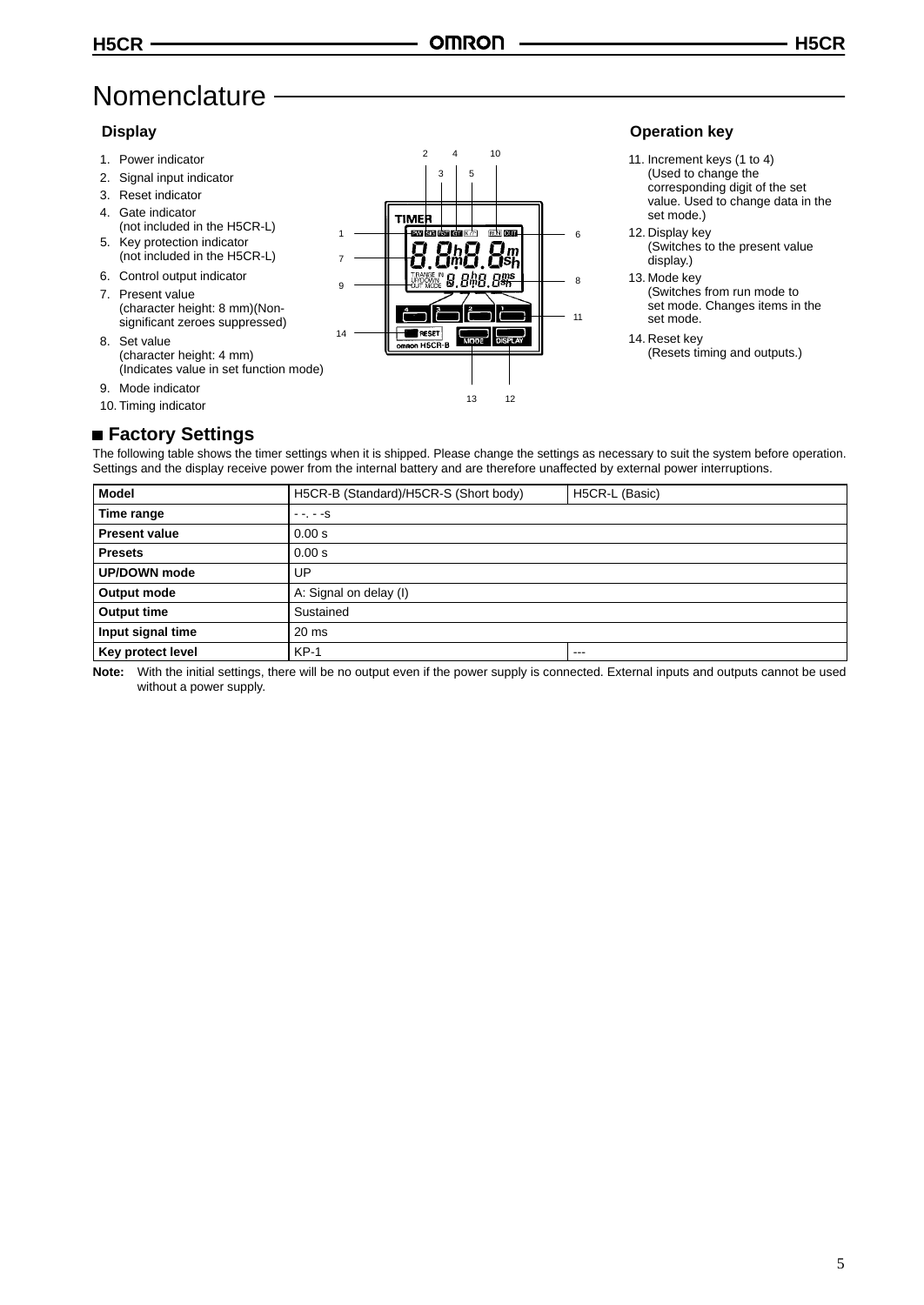### Operation -

### **Block Diagram**



### **I/O Functions**

| <b>Inputs</b>                     | <b>Start signal</b>  | Stops timing in A-2 and A-3 (power on delay) modes. Starts timing in other modes.                                                                                                                                   |  |
|-----------------------------------|----------------------|---------------------------------------------------------------------------------------------------------------------------------------------------------------------------------------------------------------------|--|
|                                   | Reset                | Resets present value (to zero in UP modes, to preset in DOWN mode).<br>Count inputs are not accepted while reset input is ON.<br>Reset indicator lit while reset input is ON.                                       |  |
| Inhibits timer operation.<br>Gate |                      |                                                                                                                                                                                                                     |  |
|                                   | <b>Key protect</b>   | Makes keys inoperative according to key protect level.<br>Key protected indicator lit while key protect input is ON.<br>Effective when power supply is turned off.<br>Effective when protect terminals are shorted. |  |
| <b>Outputs</b>                    | Control output (OUT) | Outputs made according to designated output mode when corresponding preset is reached.                                                                                                                              |  |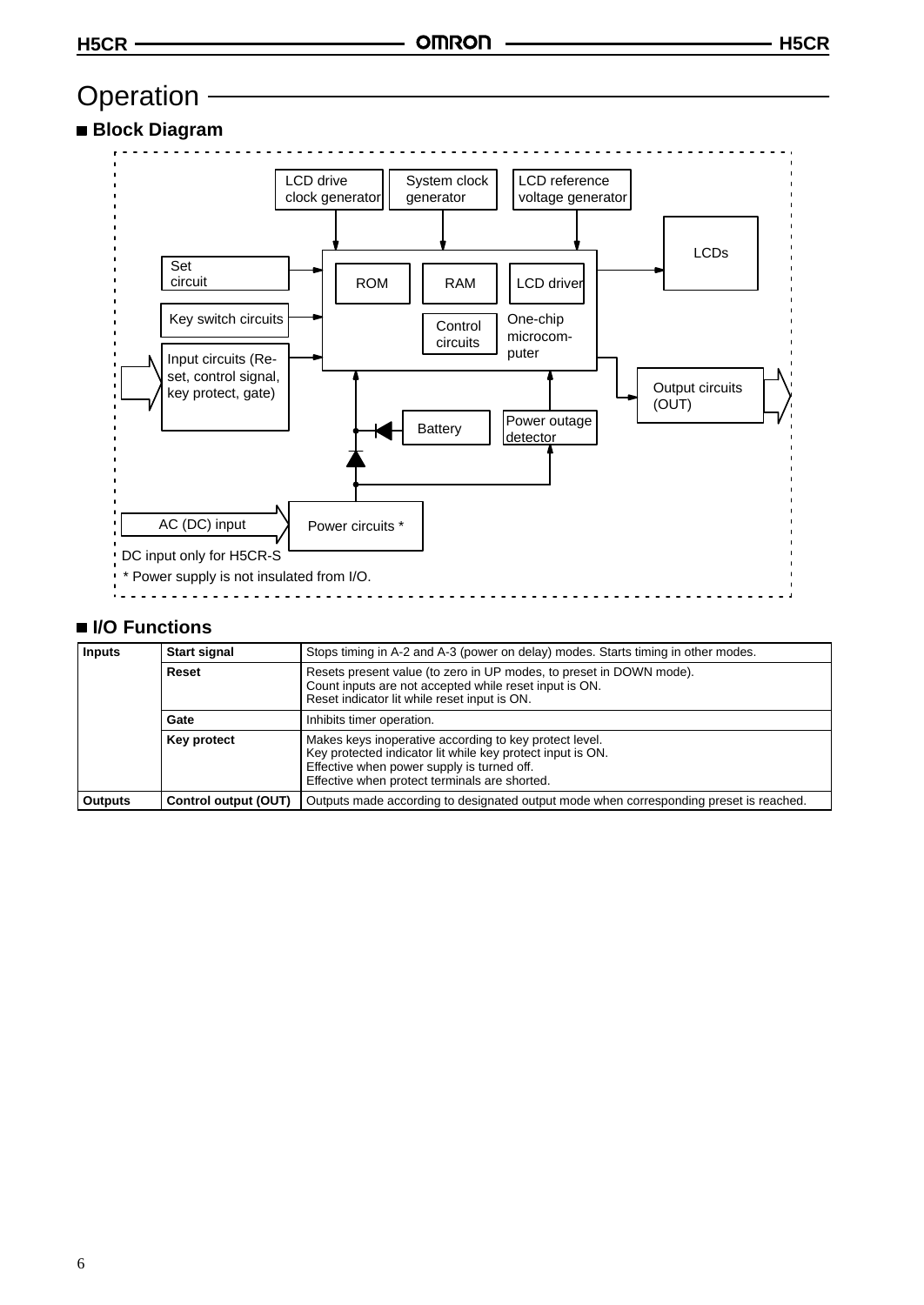### **Operational Overview**

This flowchart shows operation common to all H5CR models. Refer to the following Setting Item Table for details on the operation of specific models.

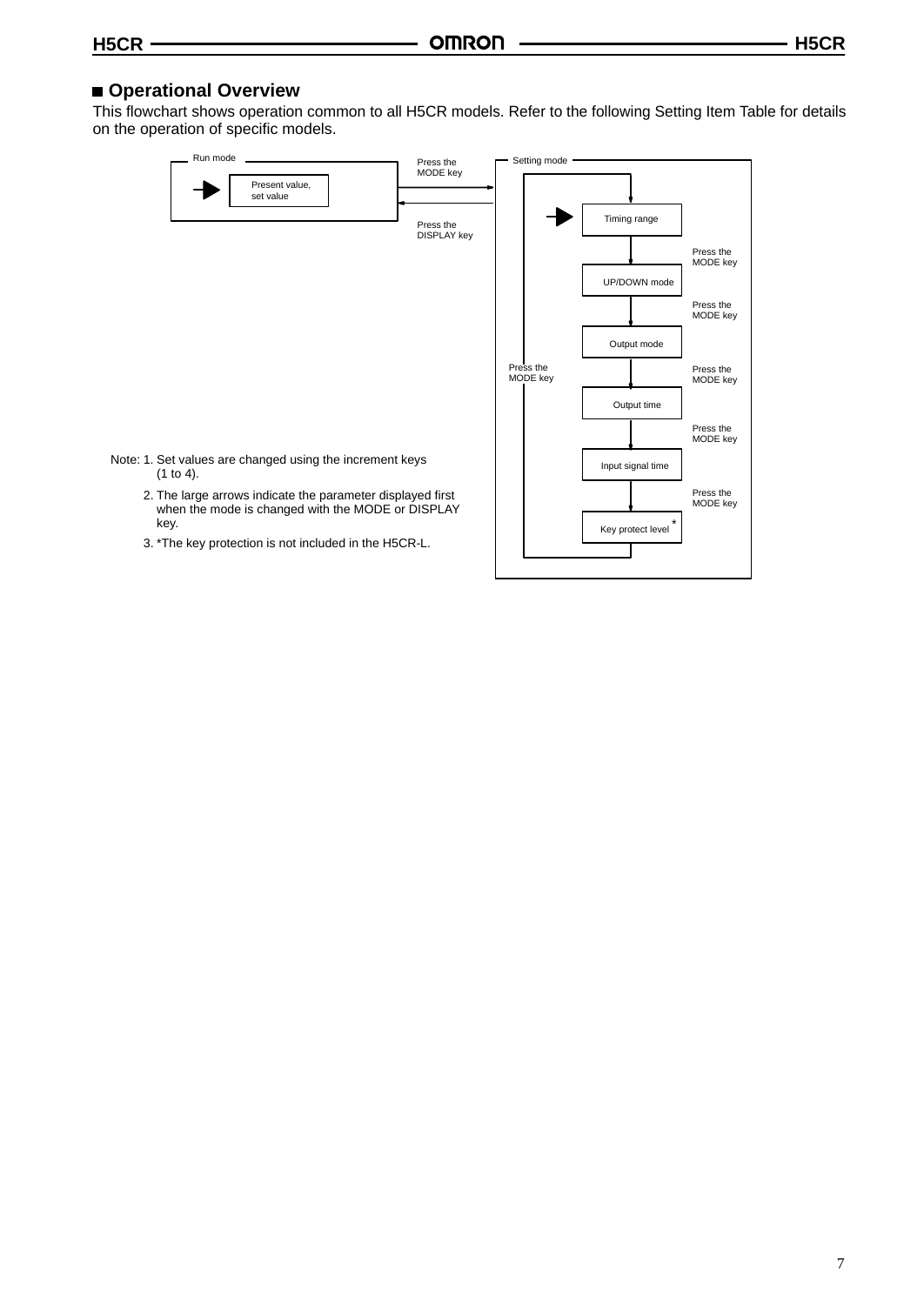### **Setting Item Table**

| <b>Mode</b>  | <b>Setting item</b>                                                                                                                                                                                                                                                   | <b>Discription</b>                                                                                                     | <b>Setting procedure</b>                                                                                                                                                                                                                                                                              |  |
|--------------|-----------------------------------------------------------------------------------------------------------------------------------------------------------------------------------------------------------------------------------------------------------------------|------------------------------------------------------------------------------------------------------------------------|-------------------------------------------------------------------------------------------------------------------------------------------------------------------------------------------------------------------------------------------------------------------------------------------------------|--|
| Run mode     | Set value<br>Compared to the present value.<br>Determines the timing of the<br>control output according to the<br>output mode.                                                                                                                                        |                                                                                                                        | Sequence when changing a digit using the incre-<br>ment<br>keys (1 to 4). $\sim$<br>$\sqrt{q+1+2+1+q}$                                                                                                                                                                                                |  |
| Setting mode | Time range*                                                                                                                                                                                                                                                           | Determines the timing range.                                                                                           | Change the timing range with the increment keys (1 to 4).                                                                                                                                                                                                                                             |  |
|              | UP/DOWN mode                                                                                                                                                                                                                                                          | <b>Selects</b>                                                                                                         | Select UP/DOWN with the increment keys (1 to 4).<br>(UP) $L \rightarrow d$ (DOWN)                                                                                                                                                                                                                     |  |
|              | Output mode                                                                                                                                                                                                                                                           | Determines the form of the control<br>output. (Refer to the present value<br>vs. output diagrams on pages 9 to<br>11.) | Sequence when changing the mode using the increment<br>keys (1 to 4).                                                                                                                                                                                                                                 |  |
|              | Output time<br>Determines the duration of the<br>control output.<br>Will be displayed when the output<br>mode is A, A-1, A-2, A-3, b, or<br>b-1. Will not be displayed when<br>the output mode is d, E, or F.                                                         |                                                                                                                        | Change the output time with the increment keys (1 to 4)<br>$\sqrt{10.1s + 0.5s + 1s + 5s + 15s + 20s}$                                                                                                                                                                                                |  |
|              | Input signal time                                                                                                                                                                                                                                                     | Changes the duration of the<br>control and reset input signals.                                                        | Change the duration with the increment keys (1 to 4).<br>$(1 \text{ ms})$ $(4 \rightarrow 77)$ (20 ms)                                                                                                                                                                                                |  |
|              | Key protect level<br>Locks certain keys to prevent<br>accidental operation. The key<br>protection level, kP-1 to kP-4,<br>determines which keys are locked<br>when the key protection input is<br>ON. The locked keys are crossed<br>out in the diagram on the right. |                                                                                                                        | Sequence when changing the key protect level using the<br>increment keys (1 to 4).<br>$S_{\geq k}$ $p - \frac{1}{2}$ $\geq k$ $p - \frac{1}{2}$ $\geq k$ $p - \frac{1}{2}$<br>$<$ KP $-2$ ><br>$<$ KP $-1$ ><br><b>Second Second</b><br>omnon H5CR-<br>$<$ KP $-3$ ><br><kp-3><br/>omnon H5CR-</kp-3> |  |

**Note:** 1. Changes made in setting mode become effective when run mode is entered.

2. The time range setting appears first when setting mode is entered.

3. \*The key protection function is not included in the H5CR-L.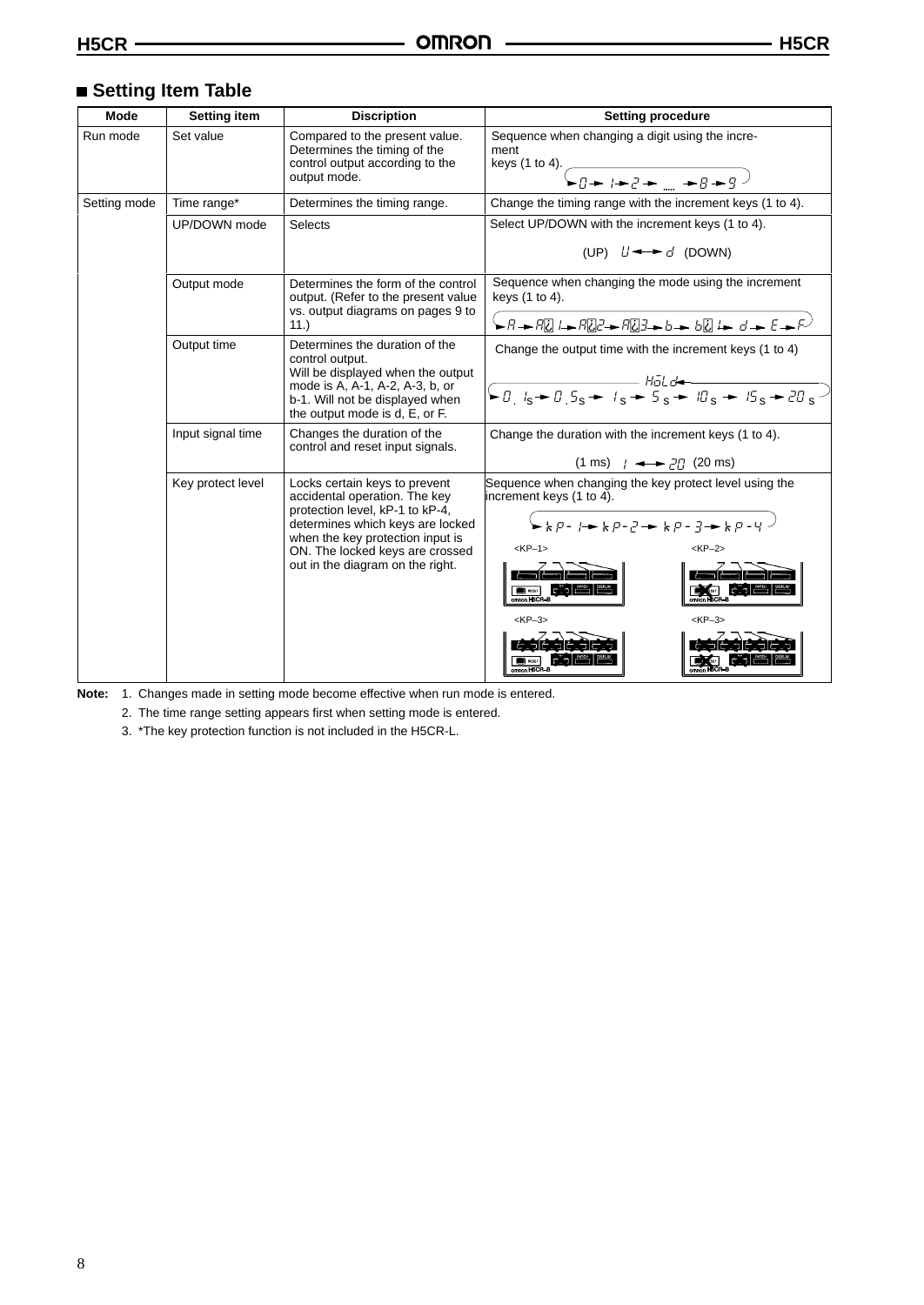### **Examples Run Mode**

#### **Changing the Set Value**

To change the set value from 3 hr 5 min to 4 hr 5 min, press the 3 key so that the number 4 appears in the hour's place.

- Pressing keys 1 through 4 increments the corresponding column by 1.
- The columns can be changed in any order, but the output will be turned ON if the set value is less than the present value.
- Nonsignificant zeros are suppressed on the set value display.



**Note:** Read Changing Set Values in the Precautions section, pg. 15, before changing the Timer set value during operation.

### **Setting Mode**

### **Changing Settings in the Set Mode**

1. Press the MODE key to switch from run mode to set mode.

- The Timer will continue operation if switched from run mode to set mode during operation.
- The MODE key will be locked if the key protection function is enabled.
- Settings changed in the set mode are not effective until run mode is entered. As the operating conditions will change in this case, always reset operation with the RESET key or a reset input.
- 2. Press the MODE key to scroll successively through the items that can be set.



- 3. Changing the selected item
	- Press the MODE key until the desired item appears



• Change the item setting by pressing keys 1 through 4. (Press the DISPLAY key to switch back from set mode to run mode.)

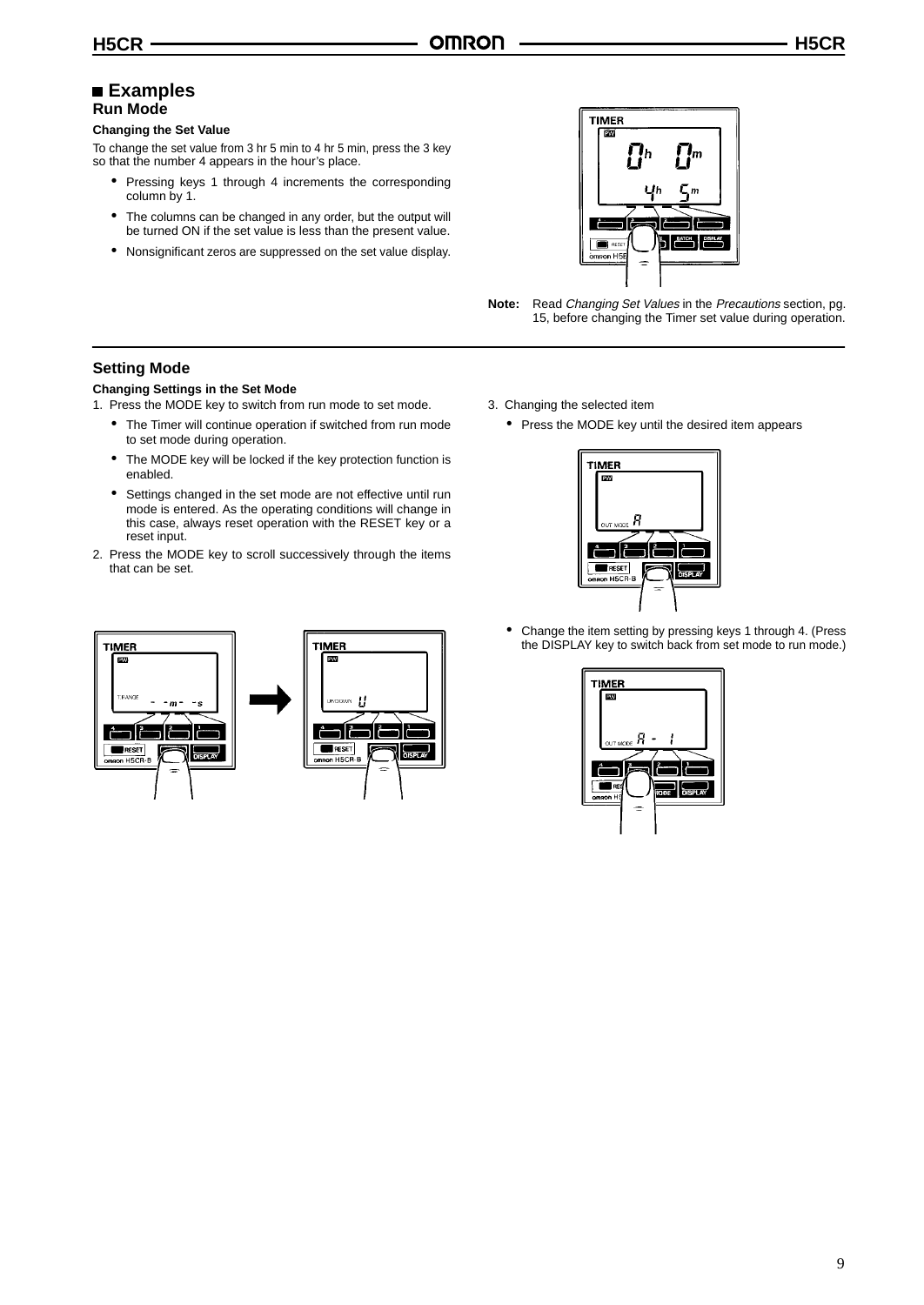### ■ **Timing Charts**

The gate input is not included in the H5CR-L.

One-shot

Sustained output

One-shot outputs can be set to 0.1 s, 0.5 s, 1 s, 5 s, 10 s, 20 s.

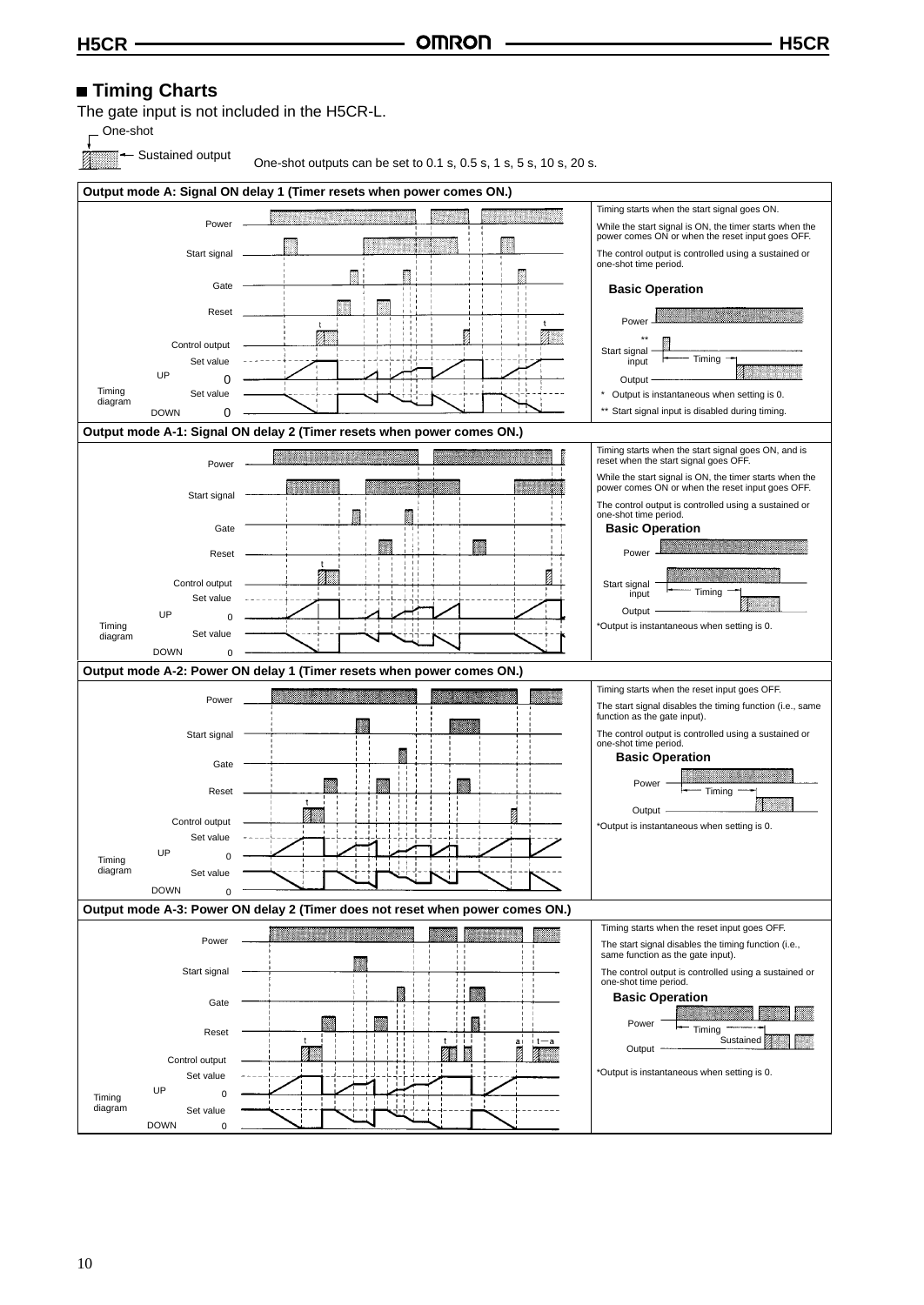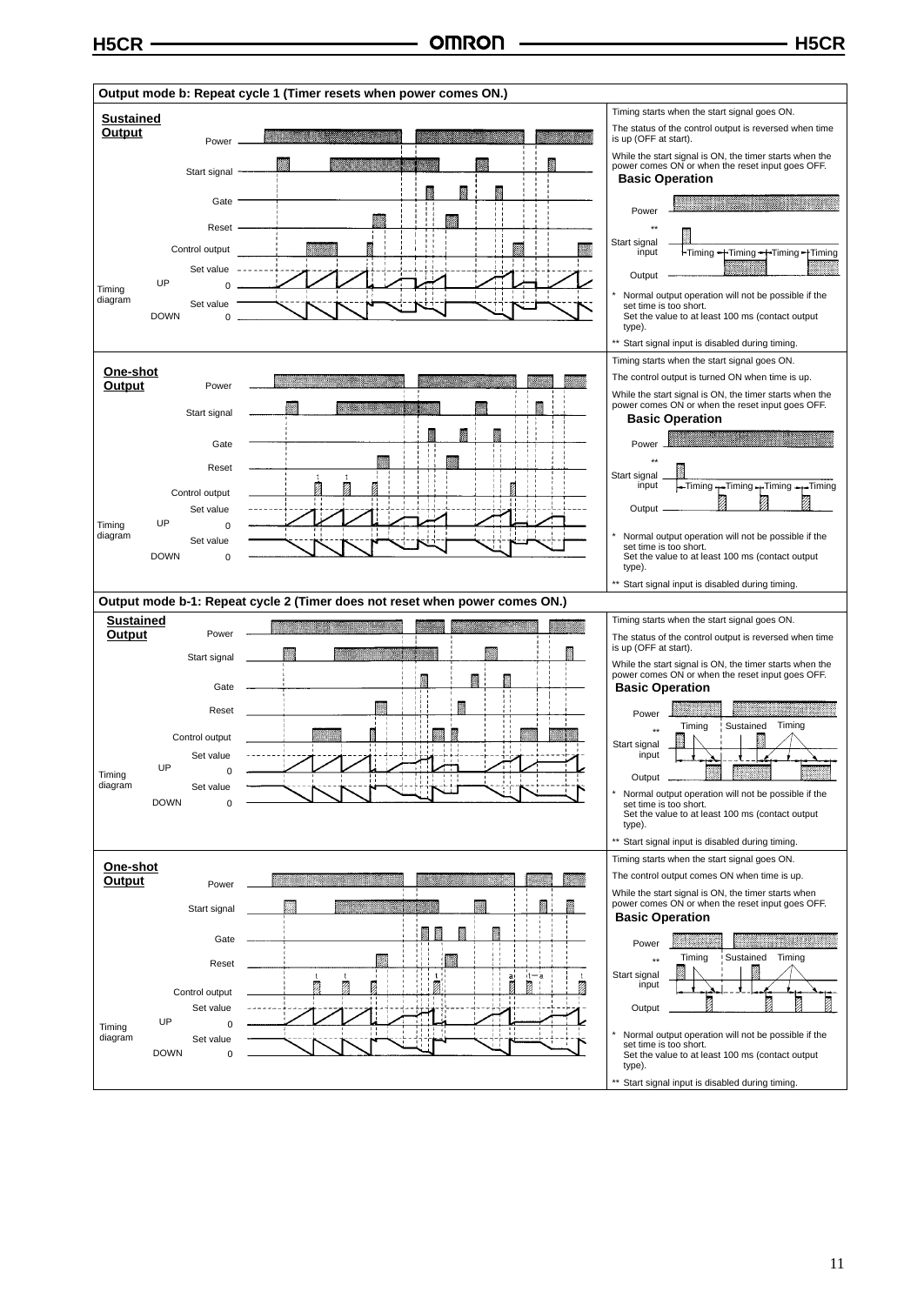

**Note:** A twin timer can be created by using one of the repeat modes. For example, if the set value is 60 s and the one shot time is10 s in repeat mode, the control output will turn OFF for 50 s and ON for 10 s. (In the first cycle, however, the control output will turn OFF for 60 s.) In this way, the work of two timers can be performed by a single timer.

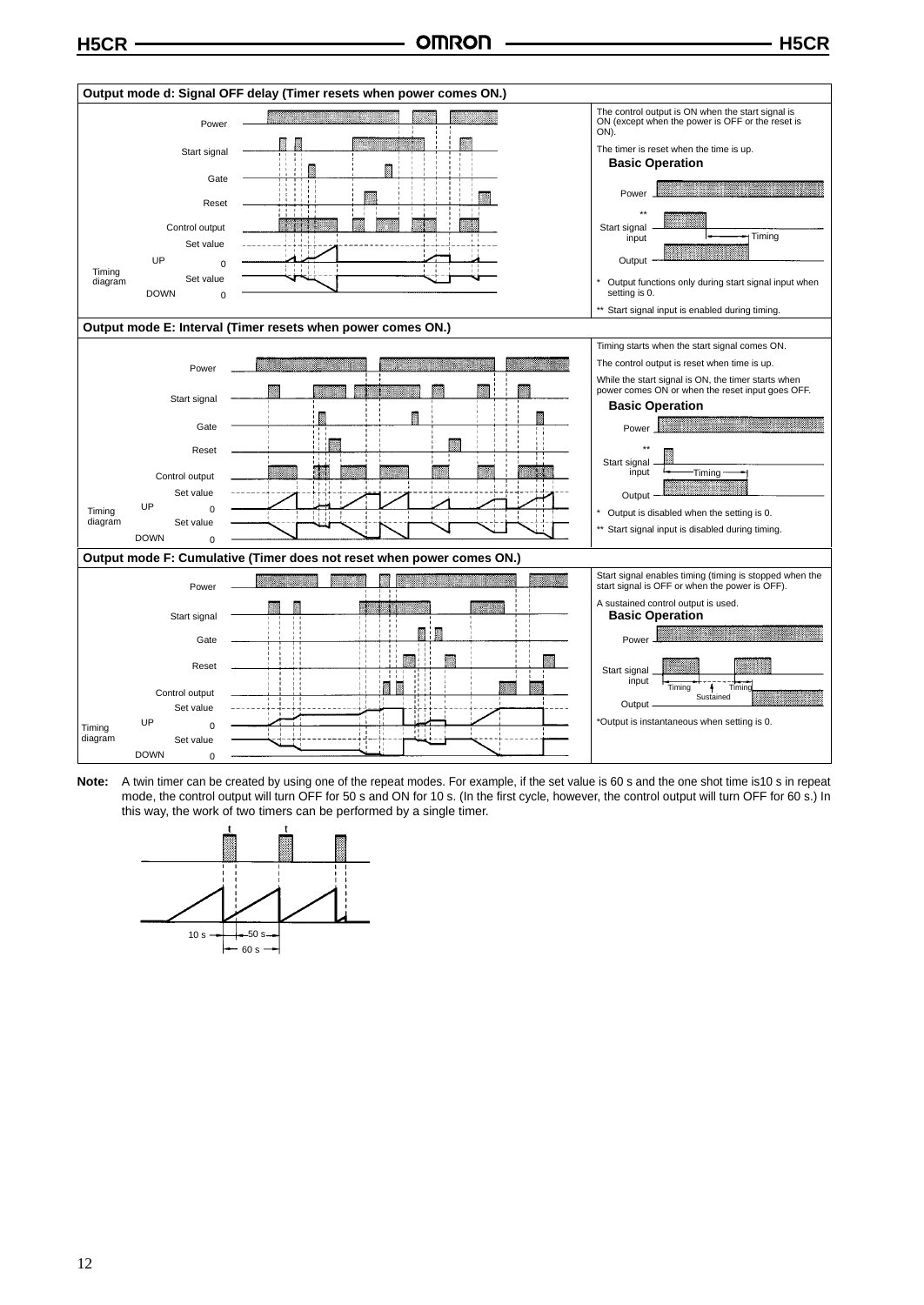### **Dimensions**

**Note:** All units are in millimeters unless otherwise indicated.

### **H5CR-L**

**Surface/Flush Mounting**





**H5CR-B Flush Mounting**





**H5CR-S Flush Mounting**



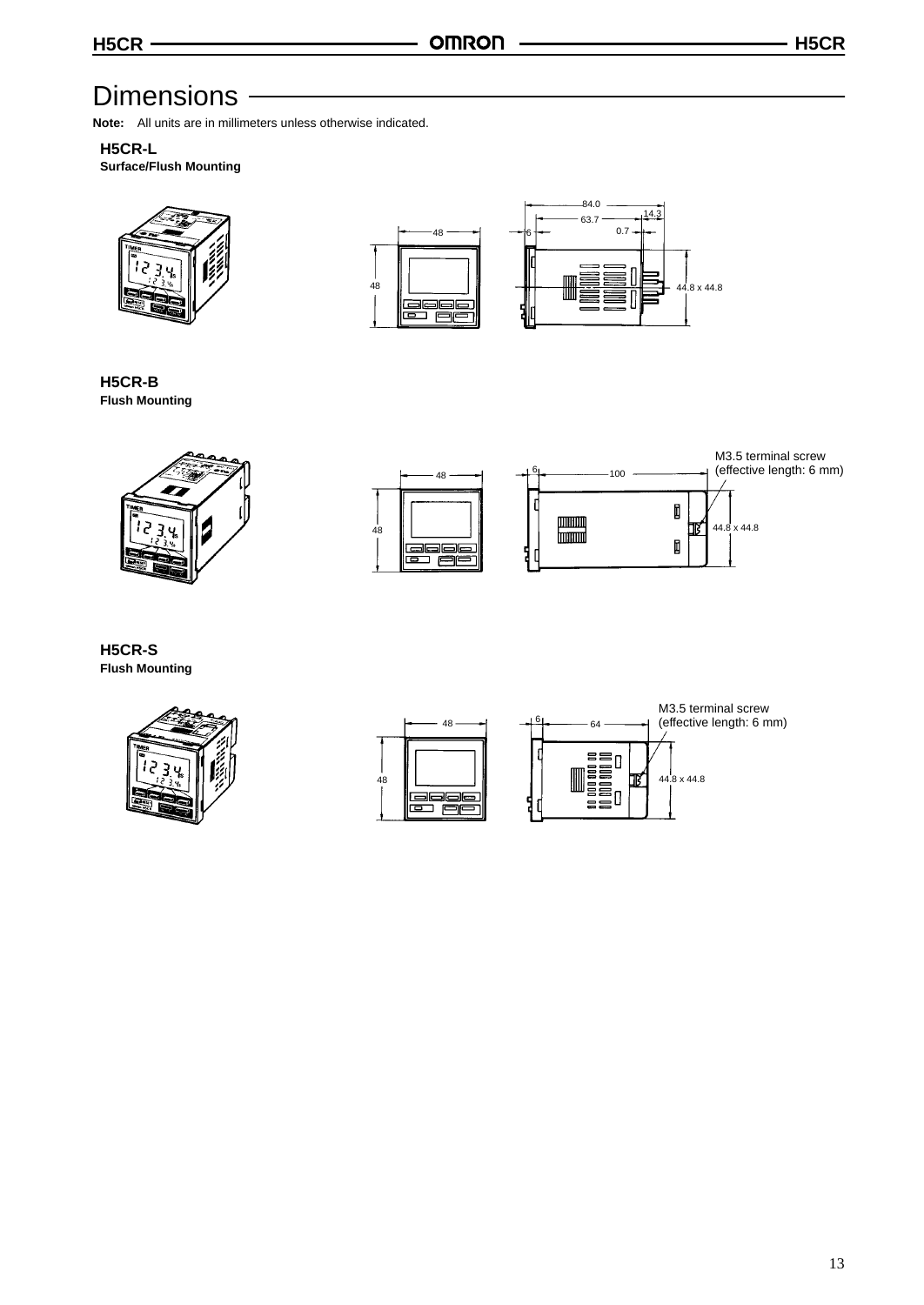### **Dimensions with Y92F-30 Flush Mounting Adapter**

**H5CR-L**









### **H5CR-B**





58

عھا

تھا

**i**ac

31



#### **Panel Cutouts**

Panel cutouts are as shown below. (according to DIN43700).



Note 1. The mounting panel thickness should be 1 to 4 mm. 2. It is possible to mount timers side by side, but only horizontally.



 $A = \{48n - 2.5 + (n-1) \times 4\}$ <sup>+1</sup> With Y92A-48F1 attached.  $A = (51n - 5.5)_{0}^{+1}$ With Y92A-48 attached.





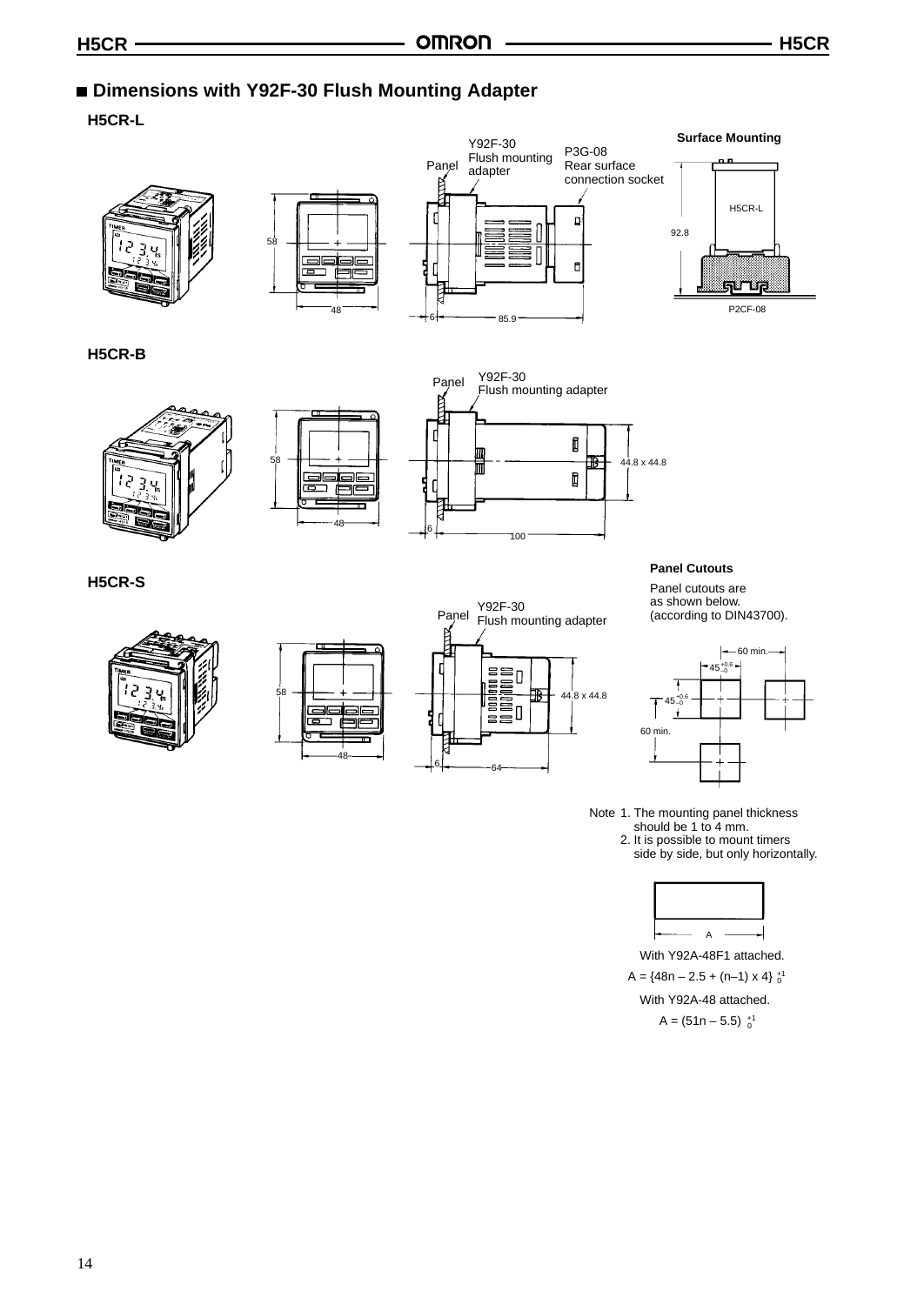### ■ Accessories (Order Separately)

### **Track Mounting/Front Connecting Socket**



**Y92A-48**



**Y92A-48F1**

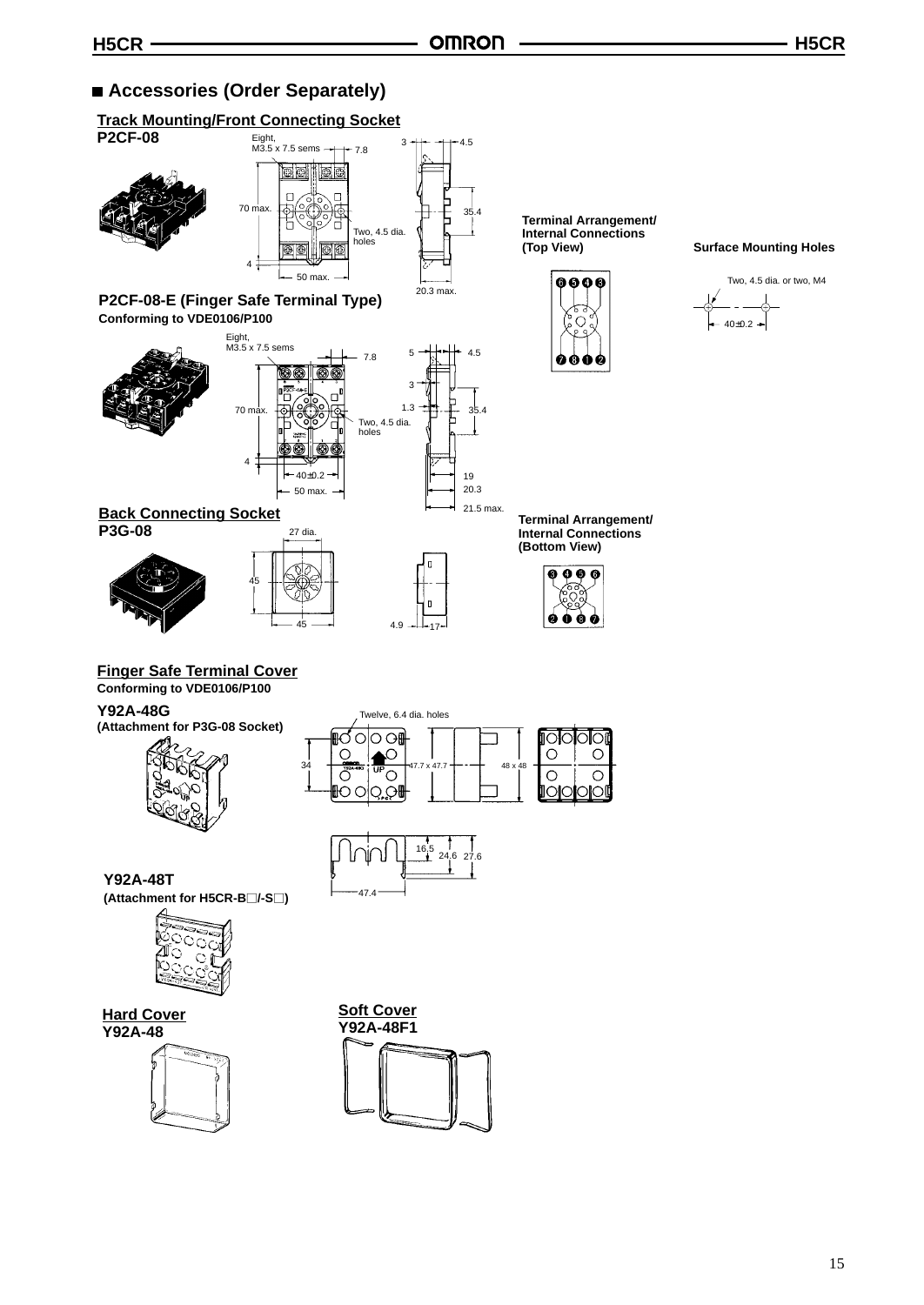### Installation

### **Terminal Arrangement**



**Note:** Do not connect unused terminals.

### **Connections**

The inputs of the H5CR are no-voltage (short circuit or open) inputs.



High: transistor ON



| No-contact<br>input | 1. High level<br><b>Transistor ON</b><br>Residual voltage: 2 V max.<br>Impedance when ON: 1 $k\Omega$ max. |
|---------------------|------------------------------------------------------------------------------------------------------------|
|                     | 2. Low level<br><b>Transistor OFF</b><br>Impedance when OFF: 100 $k\Omega$ min.                            |
| Contact<br>input    | Use contacts which can adequate-<br>ly switch 2 mA at 5 V                                                  |